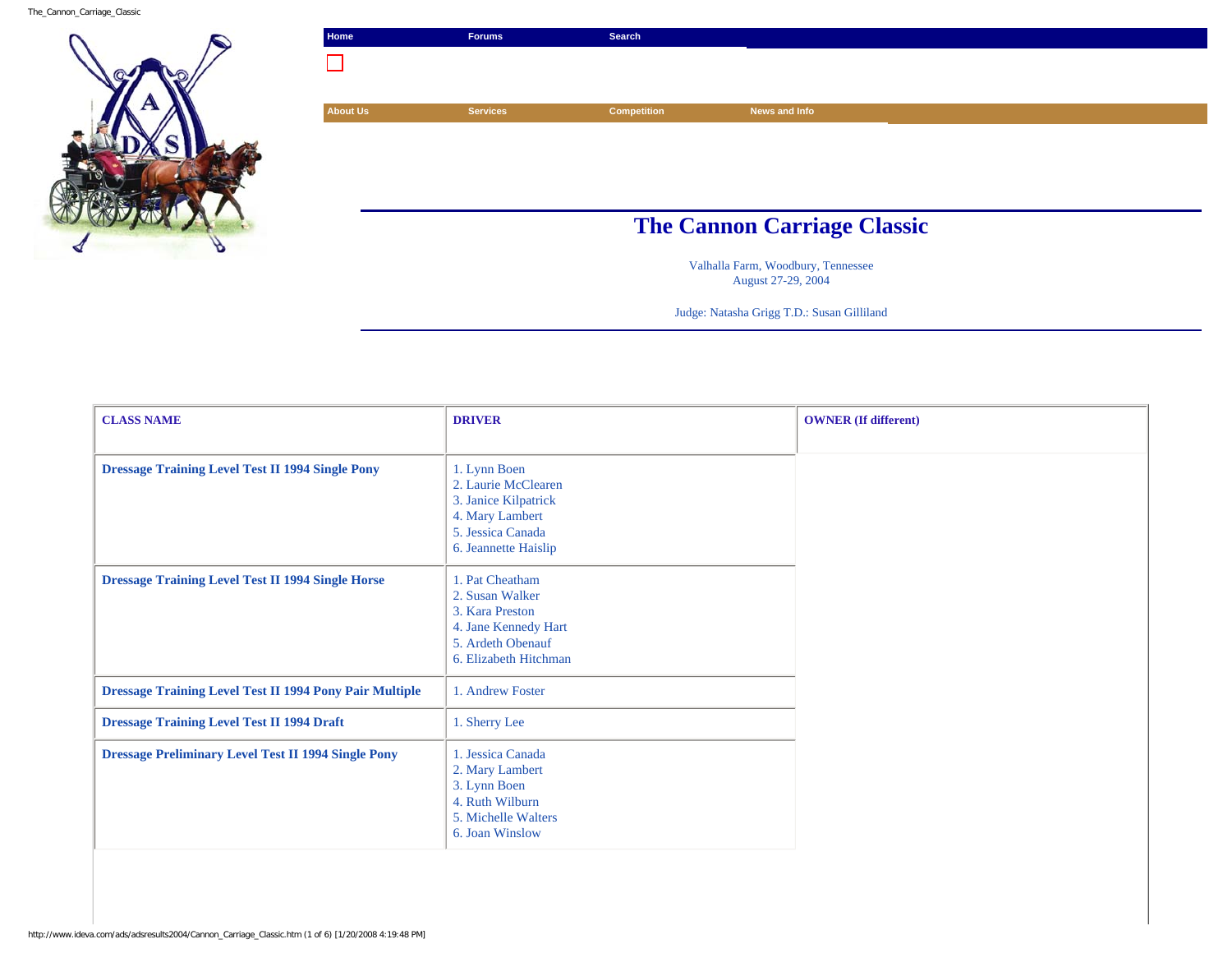| <b>Dressage Preliminary Level Test II 1994 Single Horse</b><br><b>Concours D'Elegance</b> | 1. Katrina Becker<br>2. Tom Hilgenberg<br>3. Susan Walker<br>4. Kara Preston<br>5. Elizabeth Hitchman<br>6. Ardeth Obenauf<br>1. Athen Lemmons<br>2. Dottie Paul<br>3. Joan Winslow<br>4. Katrina Becker |
|-------------------------------------------------------------------------------------------|----------------------------------------------------------------------------------------------------------------------------------------------------------------------------------------------------------|
|                                                                                           | 5. Janice Kilpatrick<br>6. Elizabeth Hitchman                                                                                                                                                            |
| <b>Turnout Junior Drivers</b>                                                             | 1. Lindsey Nevitt<br>2. Elysia Rohn<br>3. Kristen Peterson<br>4. Katie Geddes<br>5. Nora Land                                                                                                            |
| <b>Turnout Novice Single Pony</b>                                                         | 1. Danielle Nadeau<br>2. Laurie McClearen<br>3. Tina Melton<br>4. Kathryn Foster<br>5. Lynn Boen<br>6. Jeanette Haislip                                                                                  |
| <b>Turnout Open Pony Single</b>                                                           | 1. Vickie Geny<br>2. Joan Winslow<br>3. Mary Lambert<br>4. Brooke Newell<br>5. Michelle Walters<br>6. Deborah Wray                                                                                       |
| <b>Turnout Novice Horse Single</b>                                                        | 1. Elizabeth Hitchman<br>2. Jane Kennedy Hart<br>3. Janice Kilpatrick<br>4. Lindsey Nevitt<br>5. Sue Lyon<br>6. Rayann Hickey                                                                            |
| <b>Turnout Open Horse Single</b>                                                          | 1. Katrina Becker<br>2. Dottie Paul<br>3. Tom Hilgenberg<br>4. Rebecca Jones<br>5. Susan Walker<br>6. Ardeth Obenauf<br>7. Imogene Erb                                                                   |
| <b>Turnout Pony Pair Multiple</b>                                                         | 1. Andrew Foster                                                                                                                                                                                         |
| <b>Turnout Draft</b>                                                                      | 1. Athen Lemmons<br>2. Sherry Lee<br>3. Ingrid Jensen                                                                                                                                                    |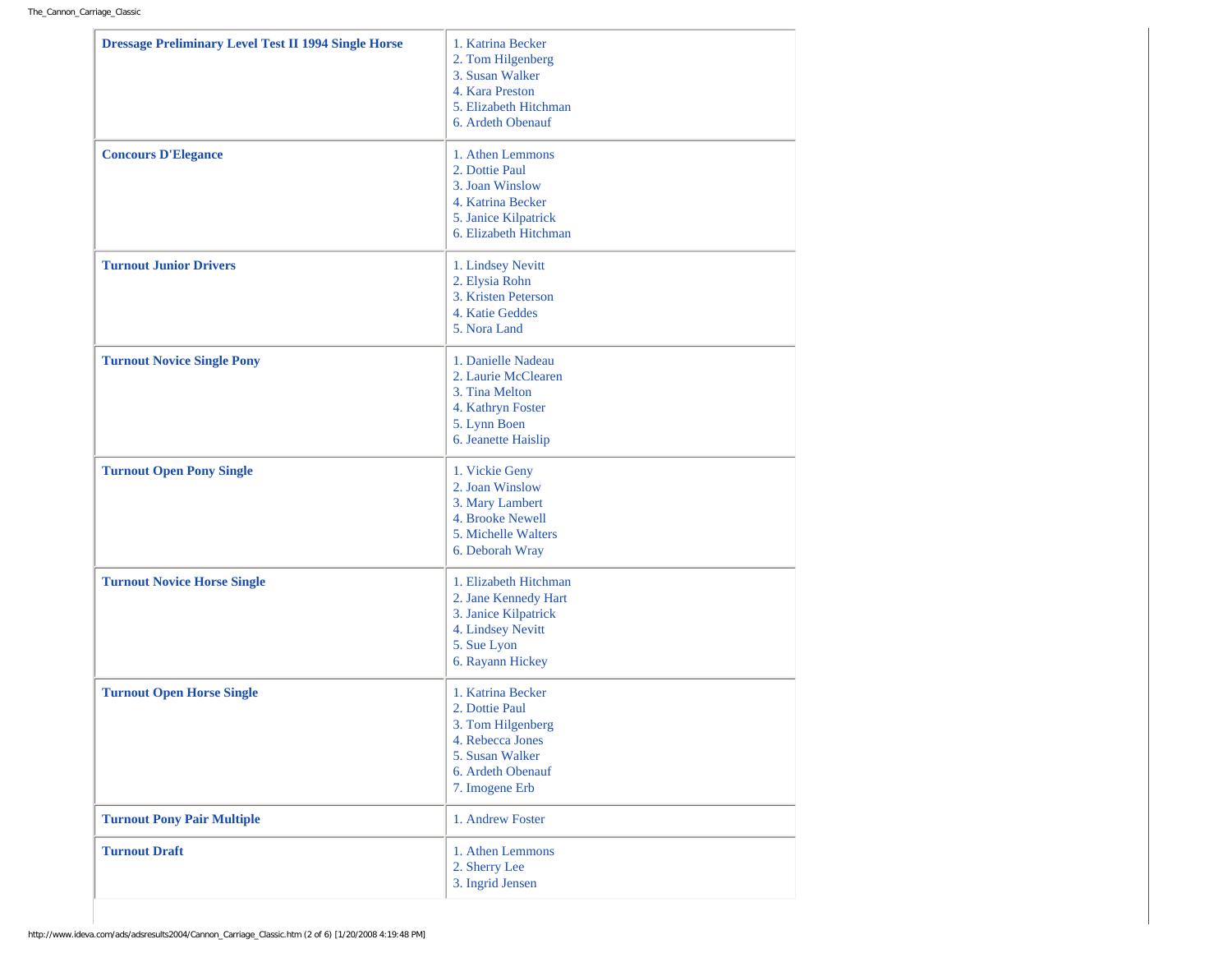| <b>Timed Competition Pony Single</b>  | 1. Ruth Wilburn<br>2. Vickie Geny<br>3. Mary Lambert<br>4. Michelle Walters<br>5. Ellen Wolf<br>6. Tina Melton                             |  |
|---------------------------------------|--------------------------------------------------------------------------------------------------------------------------------------------|--|
| <b>Timed Competition Horse Single</b> | 1. Tom Hilgenberg<br>2. Susan Walker<br>3. Ardeth Obenuaf<br>4. Rebecca Jones<br>5. Katrina Becker<br>6. Rayann Hickey                     |  |
| <b>Timed Competition Draft</b>        | 1. Sherry Lee<br>2. Ingrid Jensen                                                                                                          |  |
| <b>Working - Junior Drivers</b>       | 1. Lindsey Nevitt<br>2. Elysia Rohn<br>3. Nora Land<br>4. Katie Geddes                                                                     |  |
| <b>Working Novice Pony Single</b>     | 1. Danielle Nadeau<br>2. Kathryn Foster<br>3. Lynn Boen<br>4. Kyle Stewart<br>5. Tina Melton<br>6. Laurie McClearen<br>7. Jeanette Haislip |  |
| <b>Working Novice Horse Single</b>    | 1. Elizabeth Hitchman<br>2. Jane Kennedy Hart<br>3. Rayann Hickey<br>4. Janice Kilpatrick<br>5. Lindsey Nevitt<br>6. Sue Lyon              |  |
| <b>Working Open Pony Single</b>       | 1. Brooke Newell<br>2. Mary Lambert<br>3. Michelle Walters<br>4. Vickie Geny<br>5. Ann Kimberlin<br>6. Ruth Wilburn                        |  |
| <b>Working Open Horse Single</b>      | 1. Katrina Becker<br>2. Dottie Paul<br>3. Tom Hilgenberg<br>4. Susan Walker<br>5. Imogene Erb<br>6. Rebecca Jones<br>7. Ardeth Obenauf     |  |
| <b>Working Pony Pair/Multiple</b>     | 1. Andres Foster                                                                                                                           |  |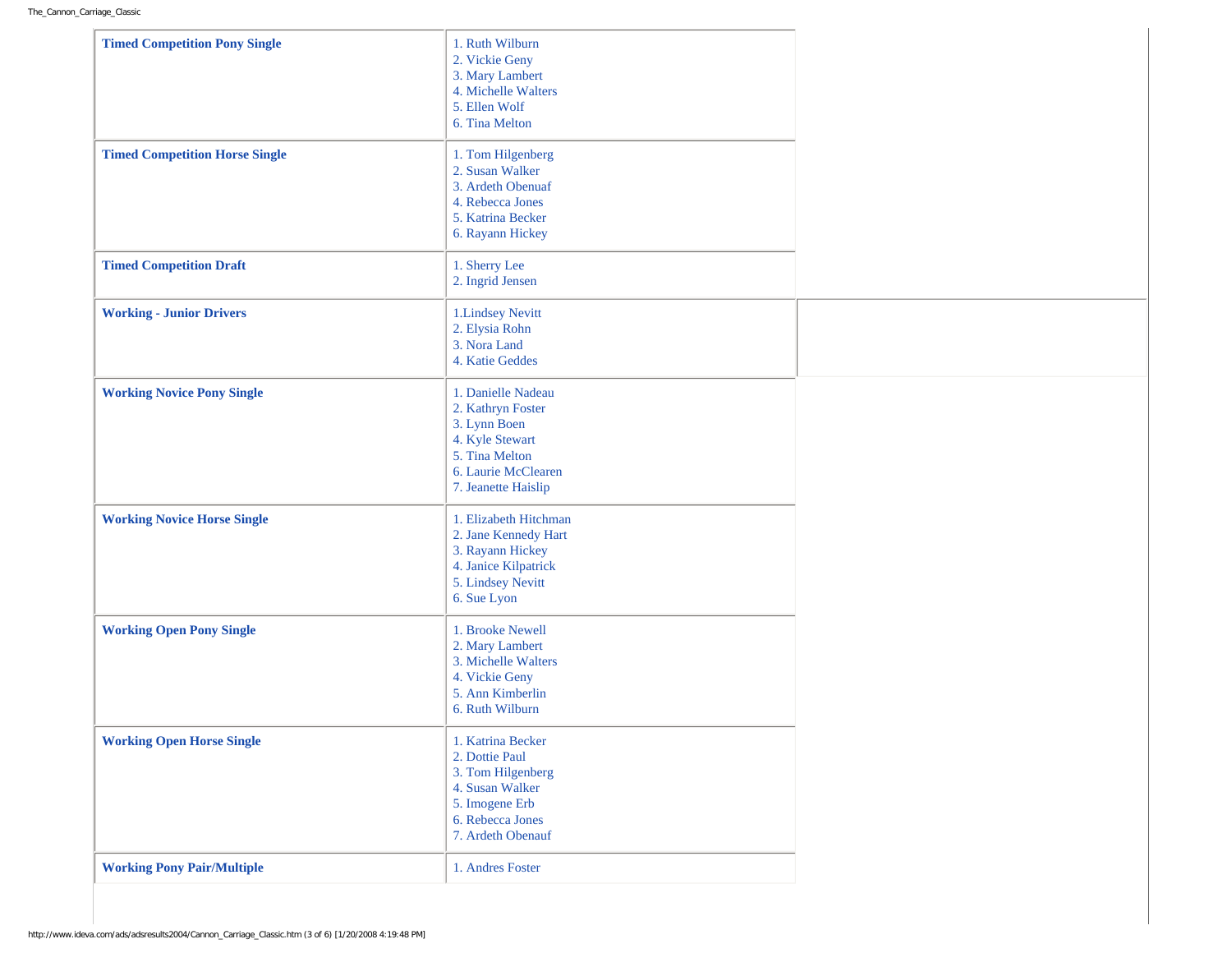| <b>Working Draft</b>                        | 1. Sherry Lee<br>2. Athen Lemmons                                                                                     |  |
|---------------------------------------------|-----------------------------------------------------------------------------------------------------------------------|--|
| <b>Fault &amp; Out Pony Single</b>          | 1. Michelle Walters<br>2. Ruth Wilburn<br>3. Kyle Stewart<br>4. Ellen Wolf<br>5. Ann Kimberlin<br>6. Mary Lambert     |  |
| <b>Fault &amp; Out Horse Single</b>         | 1. Susan Walker<br>2. Katrina Becker<br>3. Ardeth Obenauf<br>4. Rebecca Jones<br>5. Sue Lyon<br>6. Elizabeth Hitchman |  |
| <b>Fault &amp; out Pony Pair/Multiple</b>   | 1. Andrew Foster                                                                                                      |  |
| <b>Fault &amp; Out</b>                      | 1. Ingrid Jensen<br>2. Athen Lemmons<br>3. Sherry Lee                                                                 |  |
| <b>Double Jeopardy Pony Single</b>          | 1. Brooke Newell<br>2. Kyle Stewart<br>3. Tine Melton<br>4. Mary Lambert<br>5. Ann Kimberlin                          |  |
| <b>Double Jeopardy Horse Single</b>         | 1. Tom Hilgenberg<br>2. Susan Walker<br>3. Katrina Becker<br>4. Ardeth Obenauf                                        |  |
| <b>Double Jeopardy Pony Pair/Multiple</b>   | 1. Andrew Foster                                                                                                      |  |
| <b>Pleasure Marathon Pony Single</b>        | 1. Ellen Wolf<br>2. Brooke Newell<br>3. Laurie Mc Clearen<br>4. Ruth Wilburn<br>5. Deborah Wray<br>6. Ann Kimberlin   |  |
| <b>Pleasure Marathon Horse Single</b>       | 1. Susan Walker<br>2. Katrina Becker<br>3. Tom Hilgenberg<br>4. Dalton Athey<br>5. Rayann Hickey<br>6. Sue Lyon       |  |
| <b>Pleasure Marathon Pony/Pair Multiple</b> | 1. Andrew Foster                                                                                                      |  |
| <b>Pleasure Marathon Draft</b>              | 1. Sherry Lee                                                                                                         |  |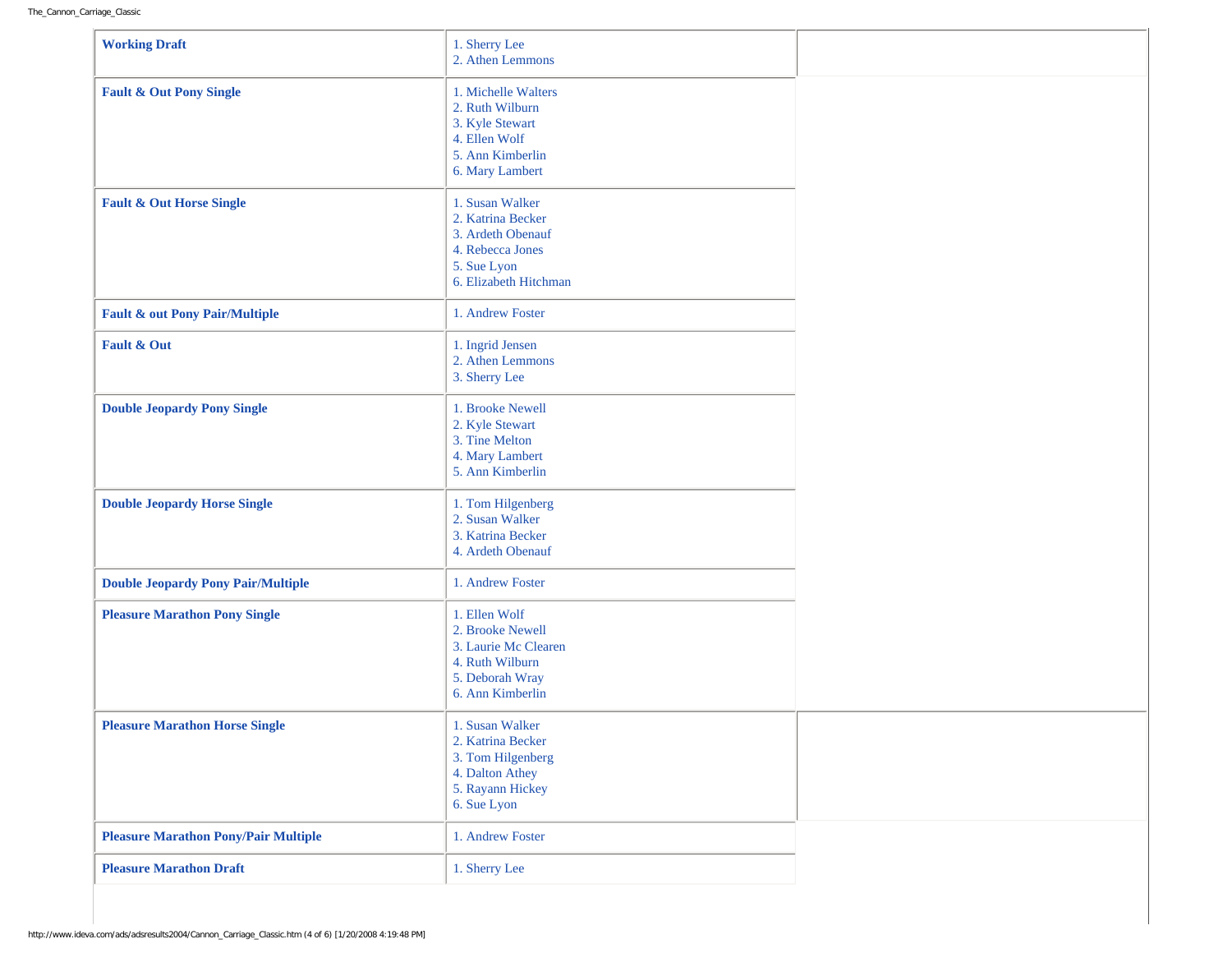| <b>Scurry Pony Single</b><br><b>Scurry Horse Single</b> | 1. Vickie Geny<br>2. Mary Lambert<br>3. Brooke Newell<br>4. Ruth Wilburn<br>5. Laurie McClearen<br>6. Ellen Wolf<br>1. Susan Walker<br>2. Tom Hilgenberg |
|---------------------------------------------------------|----------------------------------------------------------------------------------------------------------------------------------------------------------|
|                                                         | 3. Katrina Becker<br>4. Dalton Athey<br>5. Ardeth Obenauf<br>6. Rebecca Jones                                                                            |
| <b>Scurry Pony Pair/Multiples</b>                       | 1. Andrew Foster                                                                                                                                         |
| <b>Scurry Draft</b>                                     | 1. Sherry Lee                                                                                                                                            |
| <b>Reinsmanship Junior Driver Junior Drive</b>          | 1. Lindsey Nevitt<br>2. Elysia Rohn<br>3. Katie Geddes<br>4. Nora Land                                                                                   |
| <b>Reinsmanship Novice Pony Single</b>                  | 1. Kathryn Foster<br>2. Jeanette Haislip<br>3. Laurie McClearen<br>4. Tina Melton<br>5. Danielle Nadeau<br>6. Lynn Boen                                  |
| <b>Reinsmanship Novice Horse Single</b>                 | 1. Elizabeth Hitchman<br>2. Lindsey Nevitt<br>3. Sue Lyon<br>4. Janice Kilpatrick                                                                        |
| <b>Reinsmanship Open Pony Single</b>                    | 1. Brooke Newell<br>2. Mary Lambert<br>3. Vickie Geny<br>4. Michelle Walters<br>5. Ellen Wolf<br>6. Deboray Wray                                         |
| <b>Reinsmanship Open Horse Single</b>                   | 1. Tom Hilgenberg<br>2. Katrina Becker<br>3. Rebecca Jones<br>4. Lindsey Nevitt<br>5. Dottie Paul<br>6. Ardeth                                           |
| <b>Reinsmanship Pony Pair/Multiple</b>                  | 1. Andrew Foster                                                                                                                                         |
| <b>Reinsmanship Draft</b>                               | 1. Athen Lemmons<br>2. Sherry Lee                                                                                                                        |